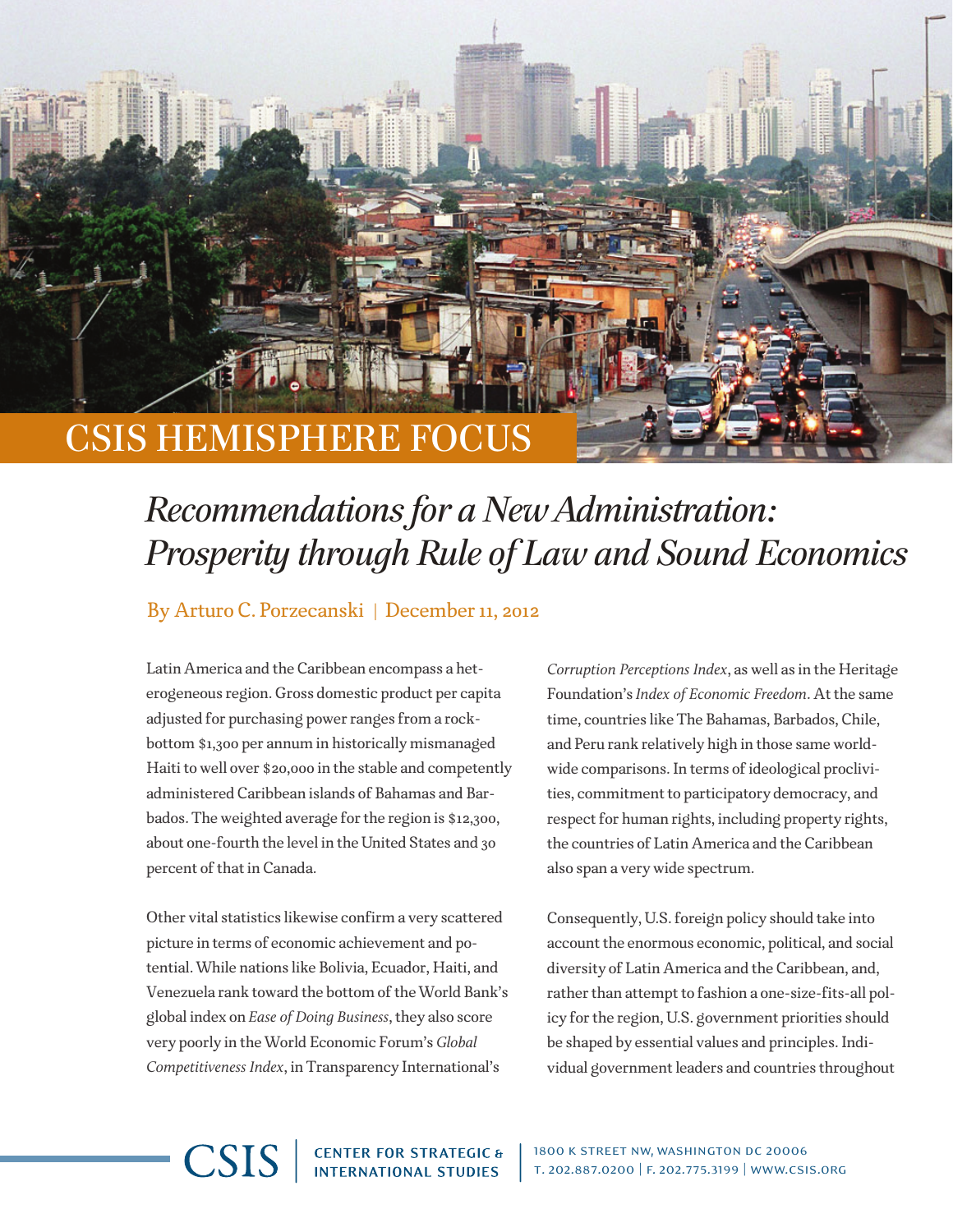Latin America and the Caribbean should then be rewarded or penalized depending on the extent to which they demonstrate a commitment to values and principles that are shared with the United States. In short:

- Eschew meaningless summitry,
- Bolster cooperation with those that share goals, and
- Reward good governance and economic performance.

A first implication of this approach is that the United States should stop trying to bring every government in the hemisphere under one tent by involving itself in U.S.-Latin America presidential summit meetings. These gatherings have never served a useful purpose, and thus there is no good reason to persevere with them – particularly since so many Latin American countries want to invite authoritarian Cuba to the next summit. The prestige and authority of the presidency of the United States should be used sparingly and mainly to show strong support for our like-minded allies in the region. It should not be wasted away in awkward "photo opportunities" and the vain attempt to draft joint declarations of little significance, as witnessed in Cartagena this past April.

A second policy implication is that the notion of building a Free Trade Area of the Americas (FTAA), one that will extend "from Anchorage to Tierra del Fuego," should be formally buried. The FTAA negotiations, officially launched in Chile in September 1998, have gone nowhere in the past decade because of opposition from many Latin American governments that do not believe in free trade—certainly not under the aegis of the United States. Therefore, Washington should continue building a constructive majority in pursuing bilateral and multilateral trade, investor protection, and other agreements among those countries that share our goals and aspirations. In the area of trade partnerships, pursuing a Trans-Pacific Strategic Economic Partnership Agreement (commonly known as the TPP) is the right way to go, because that ef-

| 0SC.        | NEG            | ATIVO             | <b>ULTIMO</b> | osc     | NEG  | <b>ATIVO</b>  |
|-------------|----------------|-------------------|---------------|---------|------|---------------|
| 0-0         |                | CNFB4             | $1 - 40$      | 0-0     | 72   | RAPT4         |
|             |                | ELMJ4             | 7.30          | -0.5    | 20   | RPSA4         |
| $0 - 2$     | -23            | GGBR3             | $24 - 10$     | $3-2$   |      | <b>RSID3</b>  |
| 0-6         | - 201          | <b>GGBR4</b>      | 33,90         | $0 - 2$ | 540  | SDIA4         |
| 1.8         | - 15           | GOAU4             | $40 - 10$     | 0-8     | 120. | SUZA4         |
|             | l 14           | HGTX4             | $2 - 36$      | -6      | 1    | <b>TRPL3</b>  |
| $1 - 7$ 400 |                | <b>ITAU3</b>      | 244,99        | 0.0     | ''   | <b>STRPL4</b> |
|             | <b>Britain</b> | <b>ITAU4</b>      | 274.60        | 0-8     | 425  | UBBR I I      |
| $0 - 2$     | 602            | ITSA3             | 3,90F         |         |      | UBBR3         |
| $1 - 2$     | - 65           | <b>ITSA4</b>      | $3 - 48$      | 0.0     | 172  | UBBR4         |
| $0 - 2$     | 301.           | <b>*KLBN4</b>     | 3,97          | n. 9    | 78.  | UBHD3         |
|             |                | MGEL4             | 4,90          | 0-2     |      | 2 UALE3       |
| 1 - N       | 41             | PCAR4             | 49.35         | 0. E    |      | 58 #UALES     |
|             | 427            | PRG <sub>R4</sub> | $29 - 99$     |         |      | 54 SUCPR4     |

fort involves a growing number of countries in Asia and the Americas that genuinely want to reduce obstacles to trade and have thus come together to negotiate in good faith.

A third implication is that the United States should treat governments that nurture democratic values, pursue sensible economic policies, foster the rule of law, and protect property rights visibly better than those that do not. Far too often, the U.S. government has kept on extending foreign aid, providing preferential access to our domestic market, supporting concessional lending by multilateral organizations, and granting recognition to governments—including corrupt administrations—even though they do not share U.S. values and principles. This has usually been done in the name of protecting national security, because U.S. government agencies have wanted the cooperation of said governments in keeping terrorists and drug dealers at bay. Pandering to unsavory governments generally delivers paltry results, and at a cost in sending a confusing message to all about what behavior and which policies are acceptable to the United States.

In separating the proverbial wheat from the chaff, it is good to remember that democracy is not just about holding elections. After all, even Cuba holds grassroots elections. A true democracy requires an independent and efficient judiciary, a press that is free of intimidation, constitutional checks and balances that work under pressure, and robust and representative economic, social and political institutions. As the late Jeane Kirkpatrick, scholar and former U.S. representative to the United Na-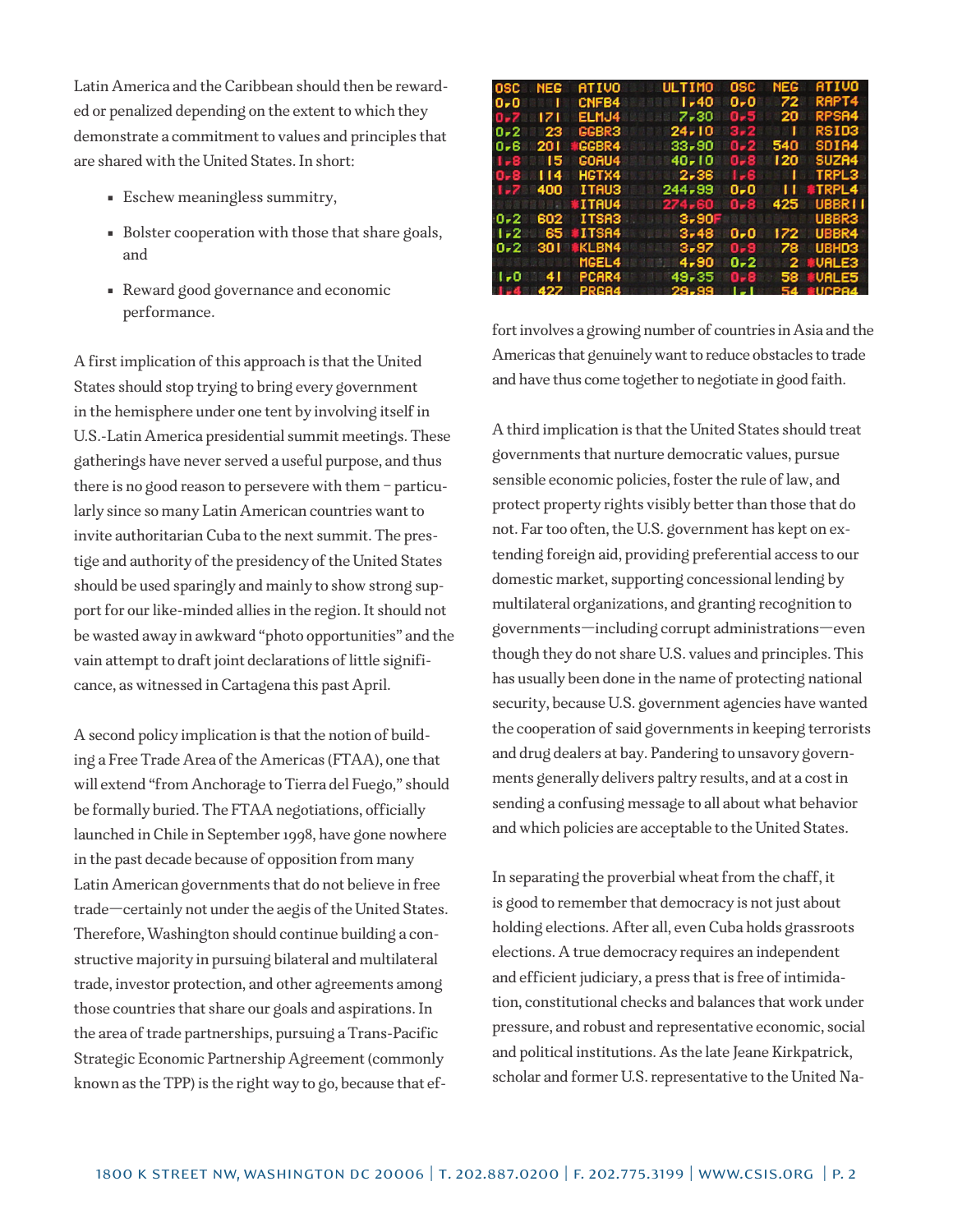tions, put it so well, "Democratic elections are not merely symbolic. ...They are competitive, periodic, inclusive, definitive elections in which the chief decision-makers in a government are selected by citizens who enjoy broad freedom to criticize [the] government, to publish their criticism, and to present alternatives." By these standards, several Latin American and Caribbean countries are half-heartedly democratic—and the United States should treat them quite differently from those where the roots of democracy run deep.

The primary objective of economic policies is to create an environment that encourages the exit out of poverty, especially via enhanced educational opportunities and the removal of obstacles to entrepreneurship; the reduction of unemployment, particularly through labor-market flexibility; the achievement of low inflation and currency stability, chiefly through an independent and professional central bank; the deepening and sophistication of financial markets, through appropriate tax incentives and regulatory oversight; and the pursuit of sound fiscal policies through enlightened and transparent budget practices. By this standard as well, several Latin American and Caribbean countries have made insufficient progress—and U.S. government agencies should interact with the laggards differently from how they relate to those that have been pursuing appropriate structural reforms.

Fostering the rule of law and protecting property rights are also essential ingredients of the formula for economic prosperity and political stability. Moreover, in an increasingly globalized world, the welfare of U.S. citizens and businesses is often affected by the extent to which governments in Latin America and the Caribbean establish and enforce legislation that increases the predictability of economic interactions and provides protection against corruption, abuse, discrimination, price and capital controls, and expropriation without fair and prompt compensation. Therefore, U.S. foreign policy should be outspoken in the defense of the rule of law and the protection of property rights.

In the past decade, successive U.S. administrations have been too timid or slow to stand up for what is right and to denounce what is wrong in Latin America and the Caribbean. We have withdrawn from the public arena and left the bully pulpit to the likes of Hugo Chávez and Rafael Correa—mostly to lecture the United States and intimidate their neighbors. And yet, they are the leaders of increasingly authoritarian governments who have maintained only the trappings of democratic rule while persecuting the independent media, imposing wide-ranging controls on economic activity, undermining the rule of law, disrespecting property rights, and bullying foreign investors.

Take the case of Ecuador. The Office of the United States Trade Representative (USTR) has publicly acknowledged the many failings of the government of Ecuador in their periodic reports to Congress on the operation of the Andean Trade Preference Act (ATPA), including this past July—failings that arguably put the country out of compliance with the ATPA's eligibility requirements. And yet, the USTR has not recommended the cancellation of Ecuador's access to ATPA trade preferences, which augment the benefits already granted to Ecuador under the U.S. Generalized System of Preferences (GSP) program. This despite the fact that the government of Ecuador has already stated its intention to terminate the U.S.-Ecuador Bilateral Investment Treaty and has denounced outstanding, binding arbitration awards against it arising from the mistreatment of U.S. companies.

The case of Argentina is also compelling. During the past half-dozen years, the country has been performing steadily worse in terms of democratic governance, institution-building, sound economics, rule of law, and the protection of property rights. Argentina is the only member of the G20 that owes many billions of dollars to bondholders who have won court judgments (mainly in the United States) and arbitral awards (mainly through ICSID, the International Center for Settlement of Investment Disputes) against it and also to official export-credit